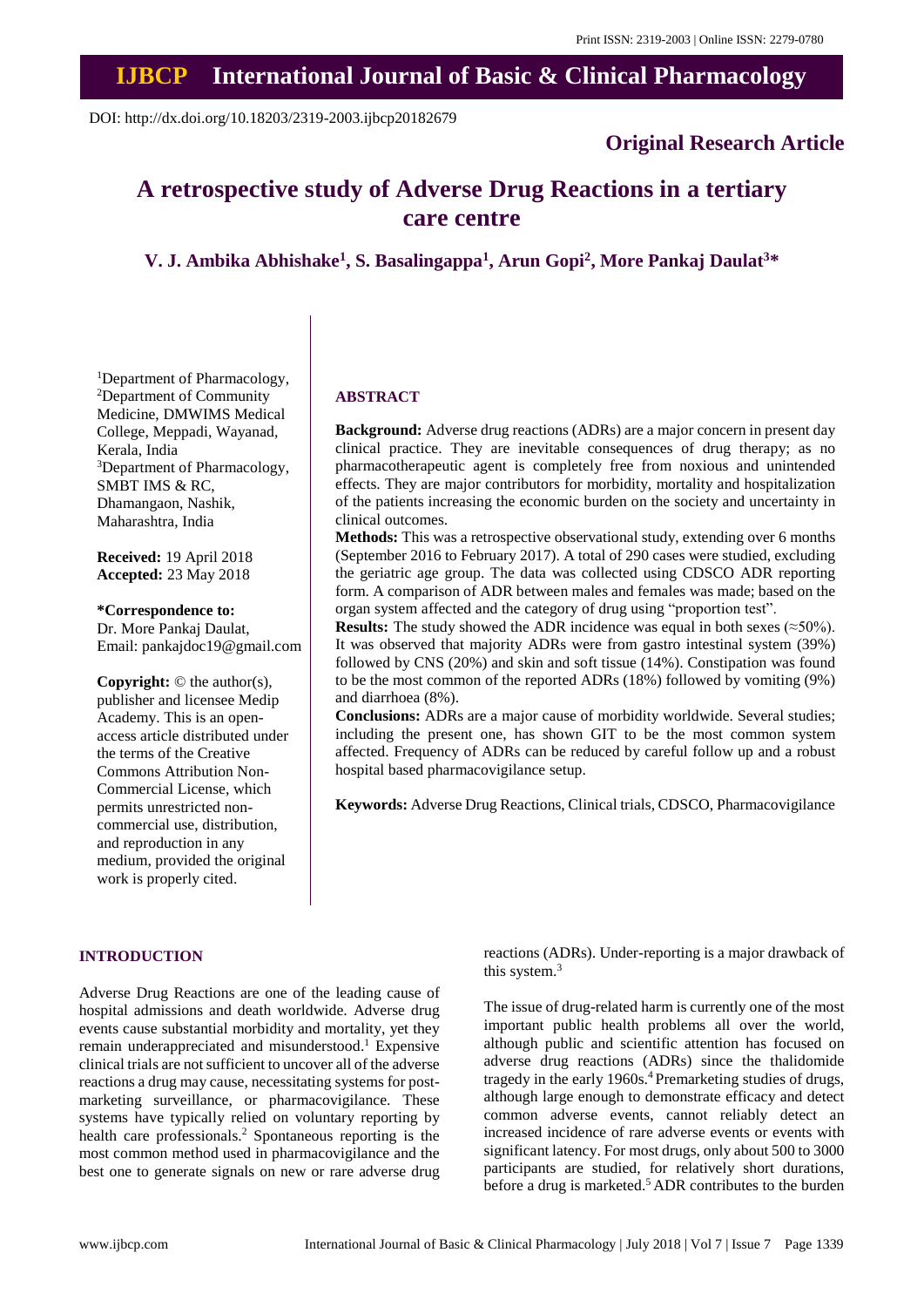of drug related patient morbidity and mortality adding to the cost of patient health care. They are common and often preventable cause of hospital admission. Detection and monitoring of ADRs is of vital importance for patient safety, as more than 50% of approved drugs are associated with some type of adverse effects that are not detected prior to their approval for clinical use. 6

The uses of the medications mainly depend on the extent of the expected benefit of the remedy and the possible unwanted effects. Every time the patient is exposed to a new medication, the risk of ADRs may be high, as we cannot predict the incidence. Thus, no drug is absolutely safe, even when prescribed in therapeutic doses. <sup>7</sup> Present study aimed at describing the frequency and pattern of adverse drug reactions among In Patients visiting the hospital and earmark the commonest adverse reactions amongst them and the drugs associated with each one.

#### **METHODS**

The study was conducted at DM Wayanad Institute of Medical Sciences, Kerala. This was a retrospective observational study. The study period extended for 6 months - September 2016 to February 2017. The data was collected using CDSCO ADR reporting form, which was distributed to the hospital pharmacovigilance team of clinical pharmacists and pharmacologist for assessment and reporting.

#### *Inclusion criteria*

- In patients of either sex in wards and ICU up to age 60 years who had any form of adverse drug reaction.
- Availability for follow up if required

#### *Exclusion criteria*

- Adverse Drug reaction occurring due to prescribing and dispensing error.
- ADR due to medicines of alternate systems like Ayurveda, Unani, Homeopathy.
- Transfusion related adverse reactions.

#### *Sample size*

A total of 10094 subjects were admitted during the study period, of these subjects a total of 290 ADR cases were reported by the pharmacovigilance team (3%).

Demographic characters such as age/gender were represented using mean, SD and %. ADRs and the possible reasons were represented in percentage. A comparison of ADR between males and females was made using "proportion test". The data was entered in Excel format and the analysis was carried out using "R" software.

The data collected was divided into 8 systems and analyzed system wise for the relative frequencies of ADR and the drugs involved.

#### **RESULTS**

In this study period extending over a period of 6 months – (September 2016 to February 2017) a total of 290 ADRs were studied. Our study showed nearly equal distribution of ADRs amongst both sexes, of the 290 ADR cases studied; 146  $(51\%)$  were females and 144  $(49\%)$  were males (Figure 1). Mean age of female patients was 40.32 and of males was found to be 40.65 years with a standard deviation (SD) of 15.78 and 19.23 respectively.



**Figure 1: Gender distribution.**

Of the systems studied, majority ADRs were from GIT (39%) followed by CNS (20%), skin/soft tissues (14%), Hormones/Genito urinary (12%), Electrolyte (8%), CVS (3%), Blood (3%), Respiratory (1%) (Figure2).



Total number of ADRs are 298 as some patients had ADRs involving more than one organ system

#### **Figure 2: System wise ADRs.**

Amongst GIT ADRs (n 115), constipation was the most frequent ADR observed (47%), followed by vomiting (23%) and diarrhoea (21%), tramadol was found to be the most common drug causing constipation followed by i.v pantoprazole. Tramadol was also the drug involved in majority cases of vomiting which was the next most common git ADR observed in our study (Table 1). Amongst CNS ADRs (n 61), headache (24%) was the most common followed by blurred vision (15%) and sedation (13%) (Table 2).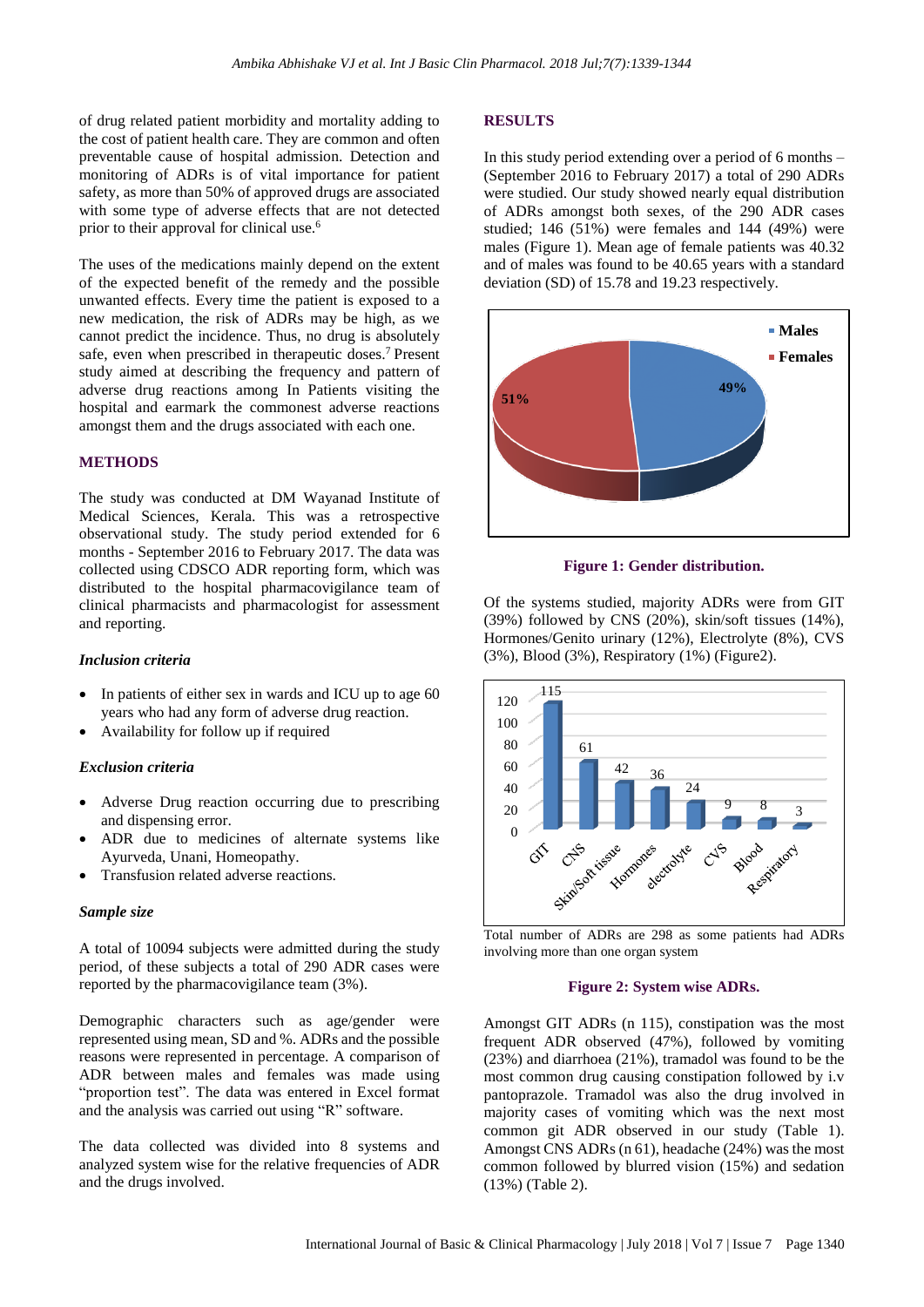In this study there was no single drug found to be the most common one causing headache but it was rather observed to be a non specific complaint from different drug classes like antihypertensives, antimicrobials, drugs for peptic ulcer etc. Visual blurring was rather a rare ADR reported mostly with CNS drugs e.g Lithium, tramadol, clonidine. Phenytoin used as an antiepileptic was implicated in most cases of sedation which was observed to be the 3rd most common CNS adverse event.

Skin and soft tissue ADRs studied (n 42) showed majority cases of pruritus (38%) followed by rash (33%) (Table 3).

Injection ciprofloxacin i.v was the most common cause for pruritus observed followed by i.v ceftriaxone. Ceftriaxone i.v was also linked with most cases of rashes, which was the next most common cutaneous ADR reported in our study followed by oral moxclav which was given mostly to cases of upper respiratory infections.

ADRs reported from other systems are depicted in (Table 4). Amongst CVS ADRs tachycardia caused by salbutamol was most commonly reported. Our study showed few dyspnea cases reported from Diclofenac use. Hypokalemia was the most common electrolyte anomaly detected in our study; salbutamol again being the drug most commonly involved. Warfarin induced bleeding was the most common hematological ADR. Insulin induced hypoglycemia was most common hormonal ADR observed.

# **Table 1: GIT ADRs.**

| <b>GIT ADRs</b>             | <b>Drug</b>                             | <b>Number</b><br>of ADRs<br>$\mathbf{m}$ | Percentage<br>$\frac{0}{0}$ |
|-----------------------------|-----------------------------------------|------------------------------------------|-----------------------------|
|                             | Tramadol                                | 7                                        | 13                          |
|                             | Pantoprazole<br>$In*$                   | 5                                        | 10                          |
|                             | Amitriptyline                           | $\overline{4}$                           | 7                           |
| Constipation                | Ondansetron<br>In                       | 4                                        | 7                           |
|                             | Diclofenac                              | 3                                        | 6                           |
|                             | Others                                  | 31                                       | 57                          |
|                             | Total                                   | 54                                       | 100                         |
|                             | Moxclay                                 | 7                                        | 29                          |
|                             | Ceftriaxone In                          | $\overline{4}$                           | 17                          |
|                             | Moxclav In                              | $\overline{c}$                           | 8                           |
| Diarrhea                    | Diclofenac                              | $\mathbf{1}$                             | $\overline{4}$              |
|                             | Pantoprazole                            | 1                                        | 4                           |
|                             | Others                                  | 9                                        | 38                          |
|                             | Total                                   | 24                                       | 100                         |
|                             | Tramadol                                | 8                                        | 31                          |
| Vomiting                    | Metronidazole<br>In                     | 5                                        | 19                          |
|                             | Metronidazole                           | $\overline{4}$                           | 15                          |
|                             | Tramadol In                             | 3                                        | 11                          |
|                             | Others                                  | 20                                       | 24                          |
| $\alpha$ tiche $\alpha$ ite | Total<br>$\triangle DDC = 11$ $C_{ext}$ | 26<br>بالمد                              | 100<br>÷Τ.<br>- 1 -         |

OTHERS GIT ADRS n 11- Gastritis, nausea, malena. \*In - Injection

# **Table 2: CNS ADRs.**

| <b>CNS ADRs</b>    | <b>Drug</b>              | Number of ADRs 'n' | Percentage %   |
|--------------------|--------------------------|--------------------|----------------|
| Sedation           | Phenytoin                | 5                  | 64             |
|                    | Chlorpheniramine Maleate |                    | 12             |
|                    | Lorazepam                |                    | 12             |
|                    | Lupitus                  | 1                  | 12             |
|                    | Total                    | 8                  | 100            |
|                    | Cefuroxime in            | $\overline{2}$     | 50             |
|                    | Cefuroxime               |                    | 25             |
| Fever              | Isoniazid+Rifampicin     |                    | 25             |
|                    | Total                    | 4                  | 100            |
|                    | Glyceryl Trinitrate In   | 1                  | 7              |
|                    | Ofloxacin                |                    | $\overline{7}$ |
| Headache           | Pantoprazole             |                    |                |
|                    | Azithromycin             |                    | $\overline{7}$ |
|                    | Others                   | 11                 | 72             |
|                    | total                    | 15                 | 100            |
| Blurring of vision | Lithium                  |                    | 11             |
|                    | Prednisolone             |                    | 11             |
|                    | Tramadol                 |                    | 11             |
|                    | Clonidine                |                    | 11             |
|                    | Others                   | 5                  | 56             |
|                    | Total                    | 9                  | 100            |

OTHER CNS ADRSn25 - shivering, vertigo, somnolence, febrile seizure, asthenia, anisocoria, delirium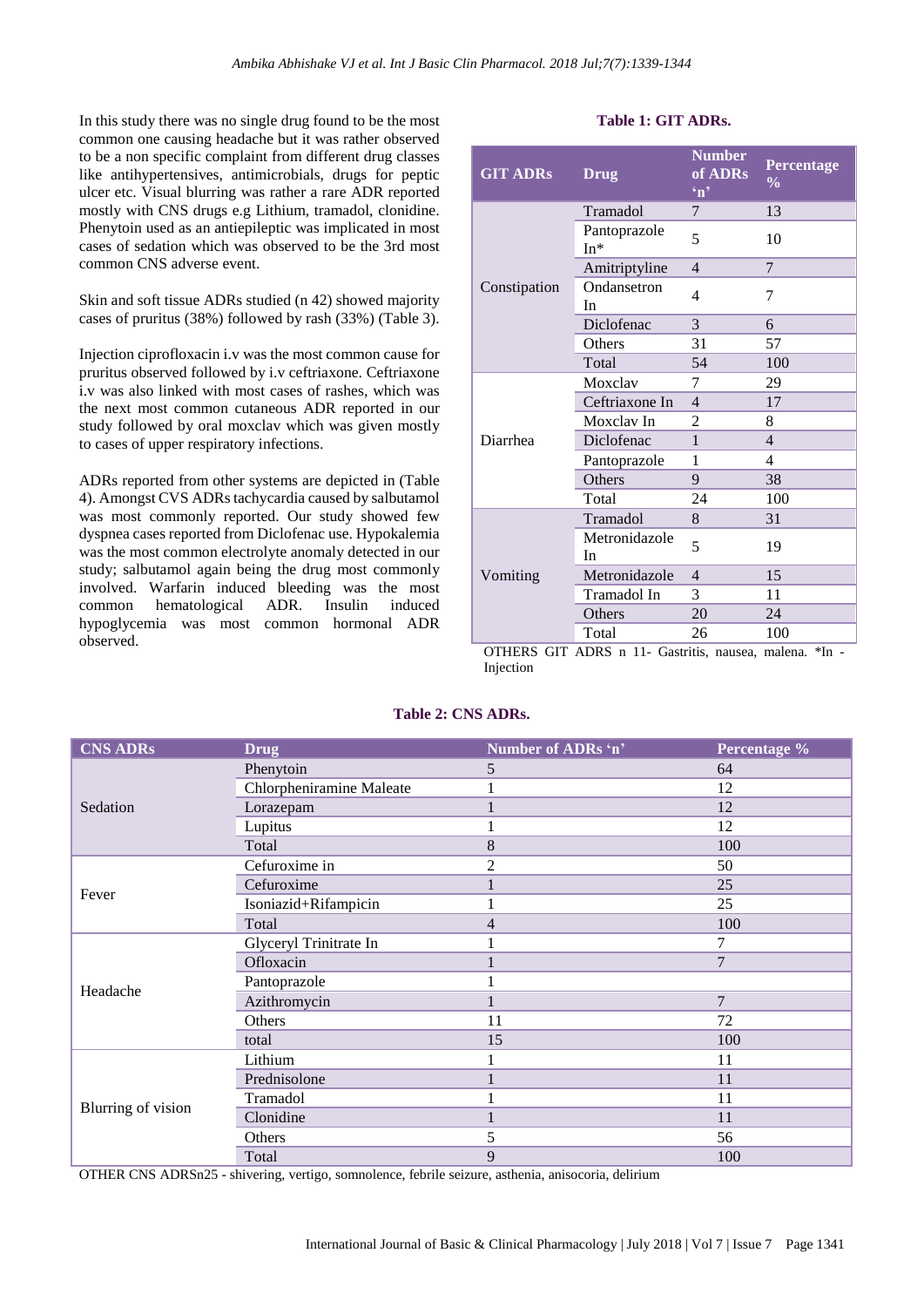#### **Table 3: Skin and soft tissue ADRs.**

| <b>Skin soft</b><br>tissue ADRs | <b>Drug</b>         | <b>Number</b><br>OF<br>ADRs'n' | Percentage<br>$\frac{6}{9}$ |
|---------------------------------|---------------------|--------------------------------|-----------------------------|
|                                 | Ciprofloxacin<br>In | 3                              | 19                          |
| Pruritus                        | Ceftriaxone<br>In   | 2                              | 13                          |
|                                 | Moxclay In          | 2                              | 13                          |
|                                 | Ranitidine In       | 1                              | 5                           |
|                                 | Others              | 8                              | 50                          |
|                                 | Total               | 16                             | 100                         |
|                                 | Ceftriaxone<br>In   | $\overline{4}$                 | 29                          |
|                                 | Moxclav             | 2                              | 14                          |
| Rash                            | Diclofenac In       | $\mathbf{1}$                   | 7                           |
|                                 | Piptaz              | 1                              | 7                           |
|                                 | Others              | 6                              | 43                          |
|                                 | Total               | 14                             | 100                         |
| Oral<br>candidiasis             | <b>Budesonide</b>   | 1                              | 100                         |
| Angioedema                      | Ranitidine In       | 1                              | 100                         |

Other skin soft tissue ADRs n 10 - Apthous ulcer, gingivitis, erythema.

ADR variations based on gender are shown in (Table 5), in this study using the proportion test; it was observed that different systems showed no statistically significant gender variations in ADRs.

It was observed that GIT ADRs were most common in both sexes; with a slight female preponderance this was followed by CNS ADRs which were observed more amongst male patients. Skin and soft tissue ADR showed no gender specific variations in this study.

### **DISCUSSION**

In the present study, the mean age of the study subject is 40.77 years, this is quite similar to study conducted by Anita G et al. <sup>8</sup> A slight male preponderance was observed in this study; which is in conformity with previous studies. $9-11$ 

In this study; GIT constituted the most common system affected, accounting for (39%) of total ADRs reported. This is in congruence with studies conducted earlier by Chan S et al. <sup>12</sup> CNS was the next most common system affected, total reported ADRs were (20%), of which headache was the most frequent complaint (24%).

| <b>System</b>   | <b>ADRS</b>                                                                                   | <b>ADRs</b> n<br>and $\%$ | <b>Drugs causing</b>                                                                                                                                                             | <b>Most</b><br>common<br><b>ADR</b> | <b>Most</b><br>common<br>drug |
|-----------------|-----------------------------------------------------------------------------------------------|---------------------------|----------------------------------------------------------------------------------------------------------------------------------------------------------------------------------|-------------------------------------|-------------------------------|
| <b>CVS</b>      | Hypotension, Pedal<br>EDEMA, tachycardia                                                      | n9(3%)                    | Amikacin IN, Amlodipine,<br>Enalapril, Risperidone Adrenaline<br>NEB, Salbutamol, Theophylline IN                                                                                | Tachycardia                         | Salbutamol                    |
| Respiratory     | Dyspnea                                                                                       | n 3(1%)                   | Cefoperazone IN, Diclofenac,<br>Diclofenac IN                                                                                                                                    |                                     |                               |
| Electrolyte     | Acidosis, AKI,<br>Creatinine high, K High,<br>K low, LFT altered                              | n 24<br>$(8\%)$           | Acetazolamide, Mefenamic,<br>Amikacin, Tramadol IN,<br>Spironolactone, Cefoperazone IN,<br>Insulin, Lasix, Lasix IN, Piptaz,<br>Salbutamol, Salbutamol N,<br>Thiazide, Clozapine | K low                               | Salbutamol<br>N               |
| <b>Blood</b>    | Anemia, bleed,<br>Pancytopenia, Petechi,<br>Platelet low, Purpura                             | n 8 (3%)                  | Methotrexate, Phenytoin, Warfarin,<br>Piperazine in, Clopidogrel, Heparin,<br>Cefoperazone                                                                                       | <b>Bleed</b>                        | Warfarin                      |
| Hormones/<br>GU | Hematuria,<br>hyperglycemia,<br>Hypoglycemia,<br>Hypothyroidism,<br><b>Urinary Retnention</b> | n 36<br>(12%)             | Enoxaparin, Heparin,<br>Betamethasone, Betamethasone in,<br>Hydrocortisone in, Insulin,<br>Methylprednisolone, Glimepride,<br>insulin, Metformin, LI,<br>Trihexyphenidyl         | Hypoglycemia                        | Insulin                       |

#### **Table 4: Most common ADRs system wise.**

Cutaneous ADRs were the next most common, pruritus (38%) was the most frequent one reported, followed by rash, this finding matches the result from a previous study

conducted by Rohini Sharma et al. <sup>13</sup> Of the remaining systems studied, amongst CVS adverse effects, tachycardia induced by salbutamol was found to be the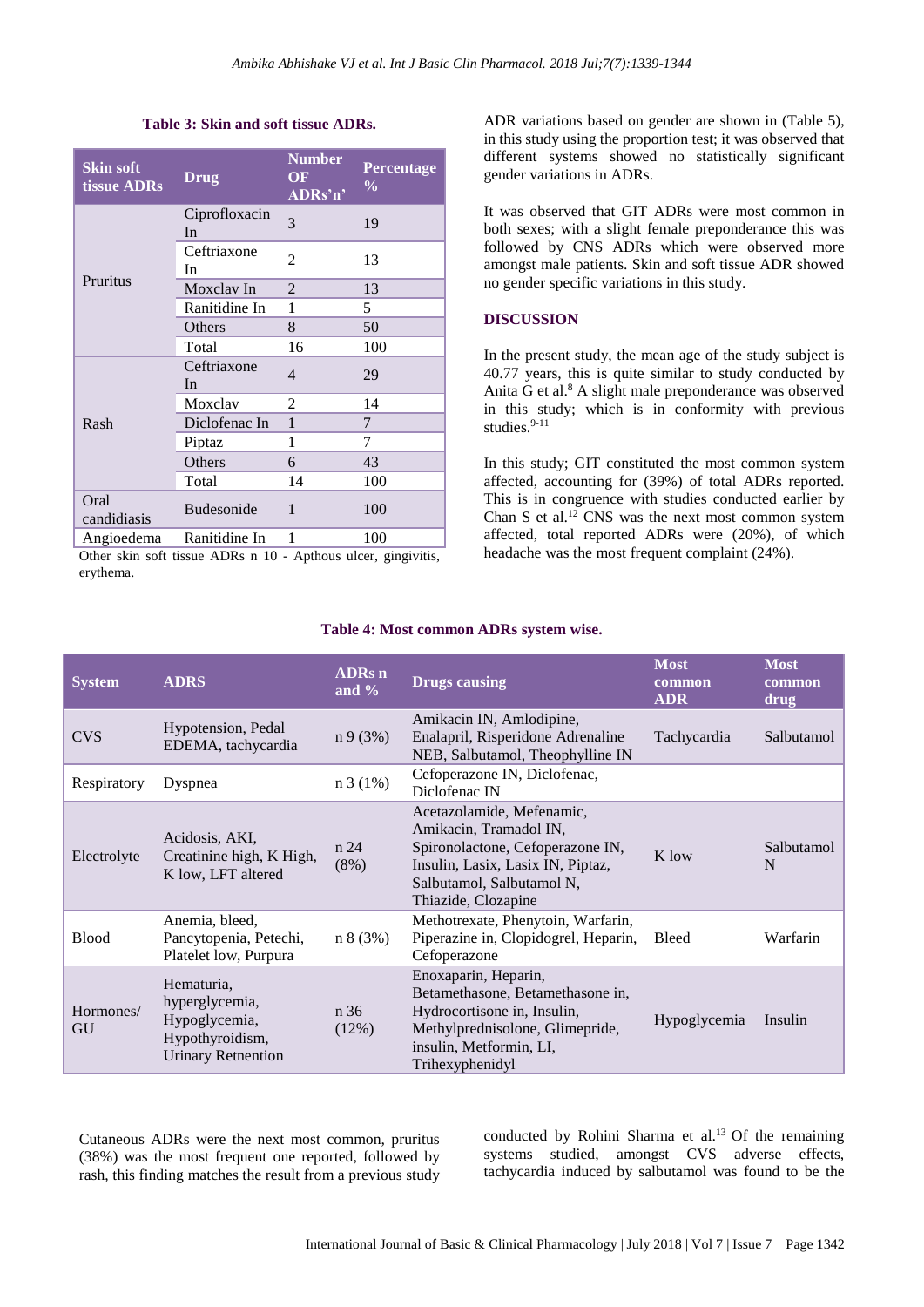commonest. Warfarin induced bleeding was the most frequent ADR in blood and haematinics, which usually was prescribed to patients with coagulopathies. Amongst hormonal ADRs, insulin induced hypoglycaemia was recorded to be the commonest one in this study.

#### **Table 5: Gender wise distribution of ADRs.**

|                            | <b>Male</b> |                | <b>Female</b> |               | P     |
|----------------------------|-------------|----------------|---------------|---------------|-------|
| <b>System</b>              | N           | $\frac{0}{0}$  | $\mathbf n$   | $\frac{6}{9}$ | value |
| <b>GIT</b>                 | 51          | 17             | 64            | 22            | 0.177 |
| <b>CNS</b>                 | 32          | 11             | 29            | 10            | 0.681 |
| Skin/Soft tissues          | 21          |                | 21            | 7             |       |
| Hormones/Genito<br>urinary | 18          | 6              | 18            | 6             |       |
| Electrolyte                | 12          | 4              | 12            | 4             |       |
| <b>CVS</b>                 | 5           | $\mathfrak{D}$ | 4             |               | 0.727 |
| <b>Blood</b>               |             |                | 4             | 1             |       |
| Respiratory                | 3           |                |               |               | 0.081 |

It was observed that constipation induced by tramadol (13%), was the commonest GIT adverse effect. Tramadol was commonly prescribed for musculoskeletal indications like arthralgia, lumbago etc., this probably is because of the fact that it is relatively free of gastric irritation when compared to traditional NSAIDs, constipation by tramadol is attributed to its action on µ opioid receptors. Opioid Induced Constipation (OIC) was defined as a change, after initiating opioid therapy, from baseline bowel habits that were characterized by any of the following: reduced frequency of spontaneous bowel movements; development or worsening of straining to pass bowel movements; a sense of incomplete rectal evacuation; or harder stool consistency. <sup>14</sup> It remains challenging to determine whether constipation in the setting of opioid use is caused exclusively by the opioid (i.e. OIC) or reflects a combination of OIC and other constipating factors. In general, management is enhanced by addressing all possible factors contributing to the development of constipation.<sup>15</sup>

Headache was not implicated specifically to any particular drug class. Non-serious adverse reactions, such as headache, are not quantified and described as accurately as serious, life threatening ones. However, non-serious reactions can also be extremely troublesome, above all when they are chronic: they can affect patients quality of life and contribute to non-compliance. <sup>16</sup> The incidence of ACDR in developed countries range from 1 to 3% among in patients, whereas in developing countries such as India, some studies peg it to 2-5% of the in patients.<sup>1[7-22](https://www.ncbi.nlm.nih.gov/pmc/articles/PMC2784579/#CIT12)</sup>

In asthmatics salbutamol is generally given for bronchodilation as nebulisation or tablets, it was found to be the drug causing majority cases of tachycardia, which was the most common ADR in CVS cases, another known ADR of salbutamol is muscle tremor which was not reported as often. Salbutamol was also found to be the drug involved in most cases of hypokalemia, which happened to be the most common electrolyte abnormality recorded.

In this study GIT was found to be the commonest system involved and constipation was the most common symptom. Tramadol; an opioid analgesic was found to be the drug associated with majority cases of constipation. Lack of awareness and knowledge on what, when, and to whom to report ADRs is the common factor followed by lack of commitments of Health Care Providers and unavailable format. <sup>23</sup> Results of the study clearly show that ADRs are in fact a matter of serious concern. Attending clinicians often find difficulty in reporting and attending to all possible ADRs. This necessitates the presence of a dedicated, well established pharmacovigilance team in all hospitals to attend promptly all ADRs and manage them appropriately. Sensitisation programmes on pharmacovigilance to HCP and training staff nurses in all wards on identifying ADRs and reporting it to the pharmaco vigilance team can greatly help in expediting the whole process. Automating the data entry to minimise manual errors in reporting is also highly recommended.

# **CONCLUSION**

ADRs are a rising concern in present day medical practice. The study conducted showed the pattern of ADRs; most of which were related to GIT. Drugs causing the ADRs were the ones prescribed for some other organ system involved. It's concluded that educating the health care providers and timely reporting all adverse events by a prompt pharmacovigilance team is vital in controlling these unfortunate occurrences.

# **ACKNOWLEDGEMENTS**

Authors would like to thank Mr. Praveen Jose, clinical pharmacist and his hospital pharmacovigilance team for all their support. We would also like to thank Dr. Madhusudan, Assistant professor in Community medicine; for his guidance through the project.

*Funding: No funding sources Conflict of interest: None declared Ethical approval: The study was approved by the Institutional Ethics Committee (IEC/DM WIMS/May/2017/006)*

# **REFERENCES**

- 1. Nebeker JR, Barach P, Samore MH. Clarifying adverse drug events: a clinician's guide to terminology, documentation, and reporting Ann Intern Med. 2004 May 18;140(10):795-801.
- 2. Robert L, Laura W, Ryan S, Annie S, Jian Y, Graciela G. Towards Internet-Age Pharmacovigilance: Extracting Adverse Drug Reactions from User Posts in Health-Related Social Networks Workshop on Biomedical Natural Language Processing. 2010:117- 124.